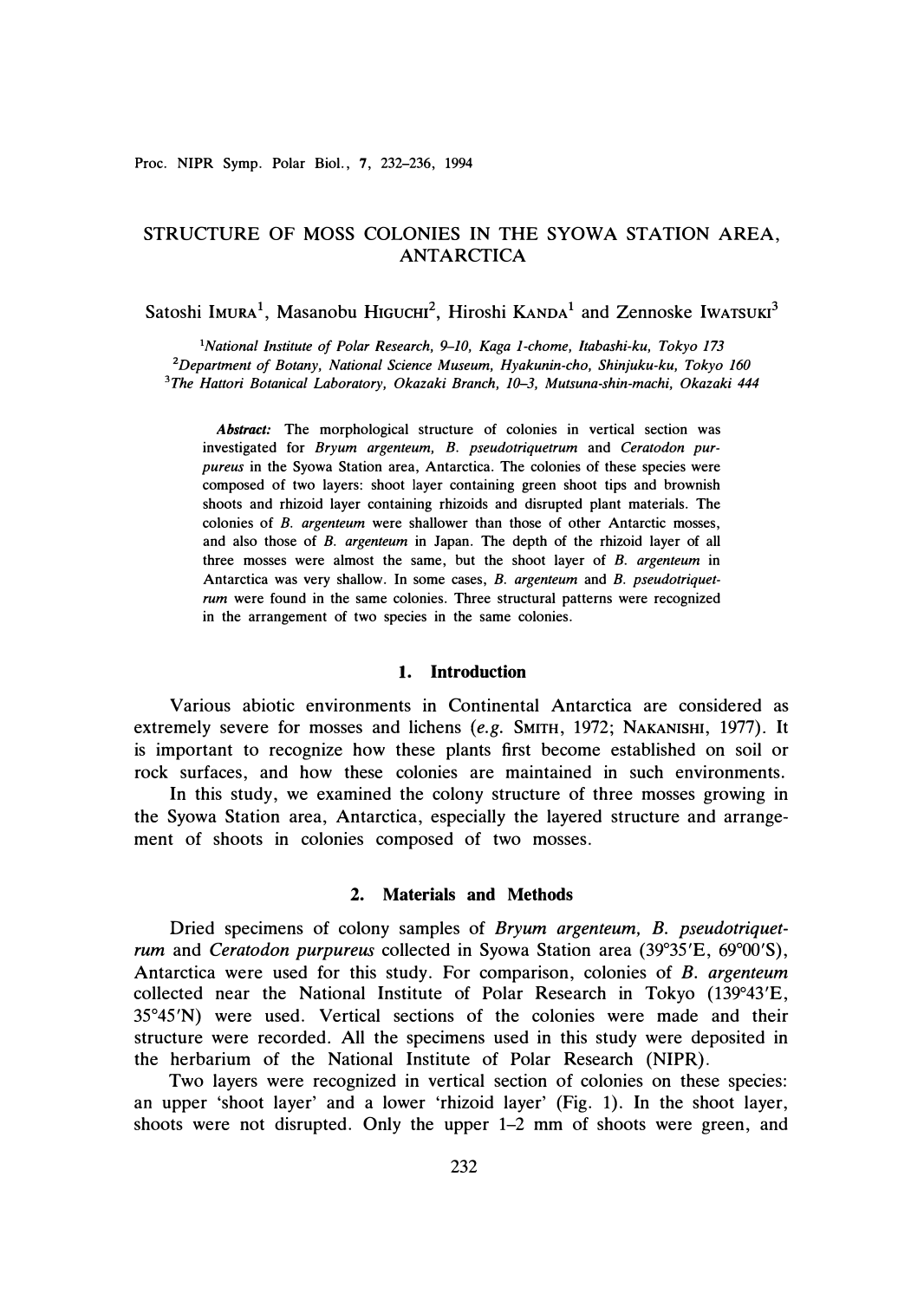

*Fig. 1. Schematic of structure of moss colonies in Antarctica.* 

lower part of them are brownish. In the rhizoid-layer, disrupted plant materials and numerous rhizoids were randomly arranged and tangled. The depth of both layers was measured on each sample.

Where the colonies were composed of two or more species, arrangement of shoots of each species were recorded in detail.

Selected specimens examined: *Bryum argenteum*: Antarctica: Skarvsnes, SHI-MIZU 80; Hamnenabben, Langhovde, SHIMIZU 266; Mt. Tenpyô, Skarvsnes, SHIMIzu 194; West Ongul Island, KOBAYASHI 042-B; Cape Hinode, Prince Olav Coast, KOBAYASHI H39-A; Yokoike Valley, Langhovde, NAKANISHI A66; Rundvågshetta, Sôya Coast, KANDA 660.

Japan: National Institute of Polar Research, Kaga, ltabashi-ku, Tokyo, **IMURA 6004, IMURA 6005.** 

*Bryum pseudotriquetrum:* Hakugindai, Langhovde, KANDA 85-13; Unigahama, Langhovde, KANDA 87-1; Yatude Valley, Langhovde, KANDA 91-4.

*Ceratodon purpureus:* Hakugindai, Langhovde, KANDA 85-9; Unigahama, Langhovde, KANDA 86-3; Yatude Valley, Langhovde, KANDA 91-7.

# **3. Results and Discussion**

## *3.1. Colony structure and depth*

The colonies of *Bryum argenteum* in Antarctica consist of densely packed stems, especially at the surface. Each shoot produced some short branches from near their apices, so the surface of colonies were almost closed. Depth of colonies ranged 2-15 mm with a mean of 6.8 mm (Table 1). It is noteworthy that the rhizoid layer was significantly thicker (ranged 0-12 mm with a mean of 4.4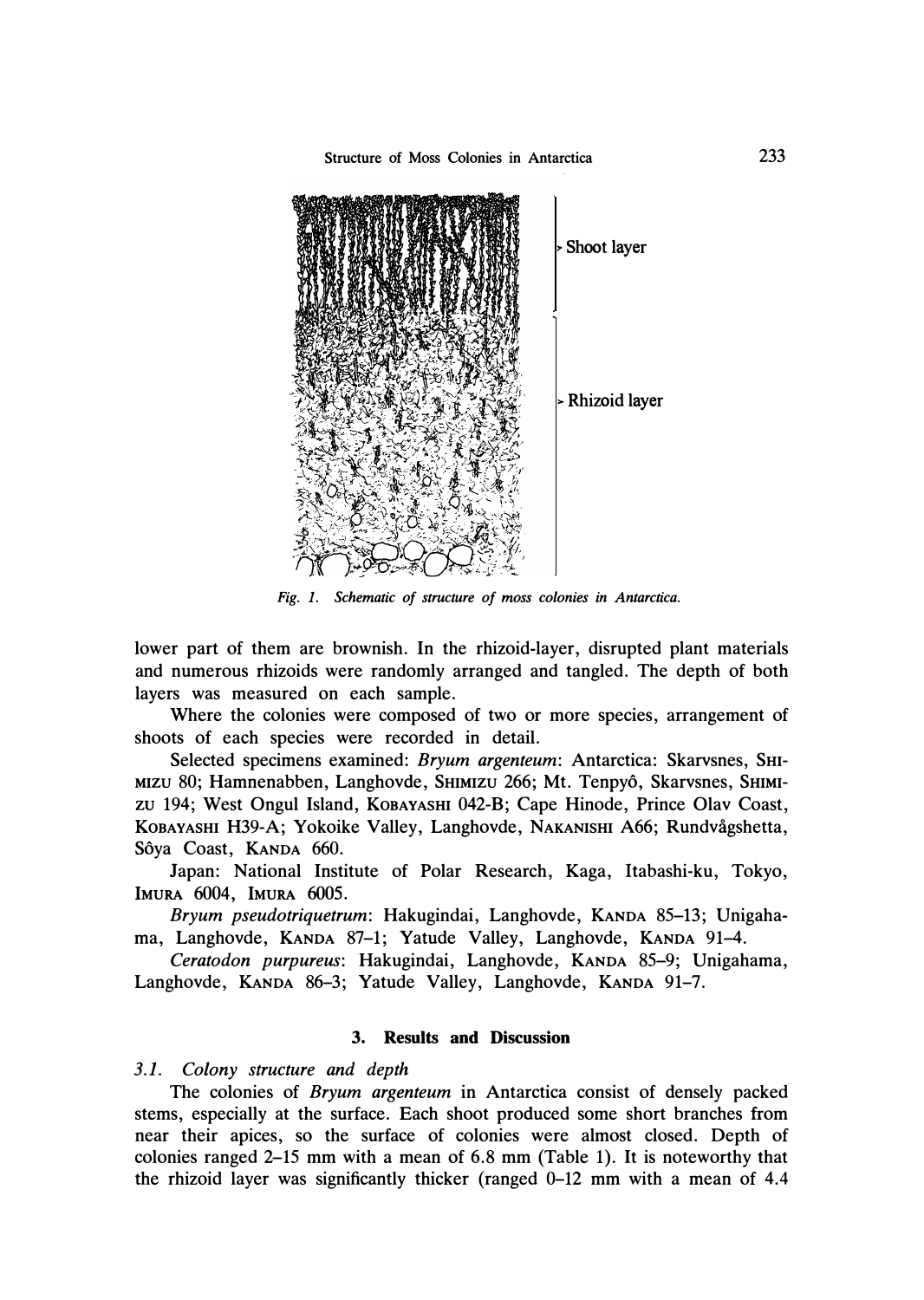mm) than the shoot layer (ranged 1-6 mm with a mean of 2.4 mm). The rhizoid layer was composed of disrupted shoot fragments and numerous rhizoids. The rhizoidal belts (MATSUDA, 1968) were not observed in the shoot layer.

The colonies of *Bryum argenteum* in Japan were composed of closely packed shoots, but less dense than those in Antarctic colonies. Depth of colonies ranged 9-15 mm with a mean of 11.2 mm. That of shoot layer ranged 3.5-11 mm with a mean of 7.0 mm, and rhizoid layer ranged 2–8.5 mm with a mean of 4.4 mm. Shoot layer of Japanese colonies was thicker than that of Antarctic colonies. The rhizoidal belts were not observed in the shoot layer.

The colonies of *Bryum pseudotriquetrum* in Antarctica were composed of more loosely arranged shoots than those of *B. argenteum.* Between-stem spaces were clearly visible at the surface of the colonies. Depth of colonies ranged 13-50 mm with a mean of 24.3 mm, considerably thicker than that of colonies of *B. argenteum.* That of shoot layer ranged 5-50 mm with a mean of 20.9 mm, and rhizoid layer ranged 0-8 mm with a mean of 3.4 mm. In most colonies, the rhizoidal belts were clearly observed in the shoot layer.

The colonies of *Ceratodon purpureus* in Antarctica were composed of somewhat loose shoots. Depth of colonies ranged 7–34 mm with a mean of 21.3 mm, similar to that of *B. pseudotriquetrum* colonies. That of shoot layer ranged 5-34 mm with a mean of 21.3 mm, and rhizoid layer ranged 0-15 mm with a mean of 3.3 mm. In some colonies, the rhizoidal belts were clearly observed in the shoot layer.

KANDA (1981) has previously studied the depth of colonies of *Bryum pseudotriquetrum* and *Ceratodon purpureus* in the Syowa Station area, Antarctica. He reported that, colonies about 2 cm in depth were most frequent in the region. Our results obtained in this study are comparable to those of the KANDA (1981) for these species. Colonies of *B. argenteum* are significantly shallower. Antarctic colonies of *B. argenteum* are about half the depth of Japanese colonies of this species.

A characteristic feature of the Antarctic colonies of *B. argenteum* is the thick rhizoid layer, about two times thicker than shoot layer. The presence of a thick rhizoid layer in Antarctic moss colonies has also been recorded by SEPPELT and

|                                          | Number of<br>colonies | Mean depth (mm) |              |                |
|------------------------------------------|-----------------------|-----------------|--------------|----------------|
|                                          |                       | colonies        | shoot layers | rhizoid layers |
| Antarctic colonies                       |                       |                 |              |                |
| Bryum argenteum                          | 33                    | 6.8             | 2.4          | 4.4            |
| Bryum pseudotriquetrum                   | $12 \,$               | 24.3            | 20.9         | 3.4            |
| Ceratodon purpureus<br>Japanese colonies | 10                    | 21.3            | 18.0         | 3.3            |
| Bryum argenteum                          |                       | 11.2            | 7.0          | 4.6            |

*Table 1. Depth of moss colonies in Antarctica and Japan.*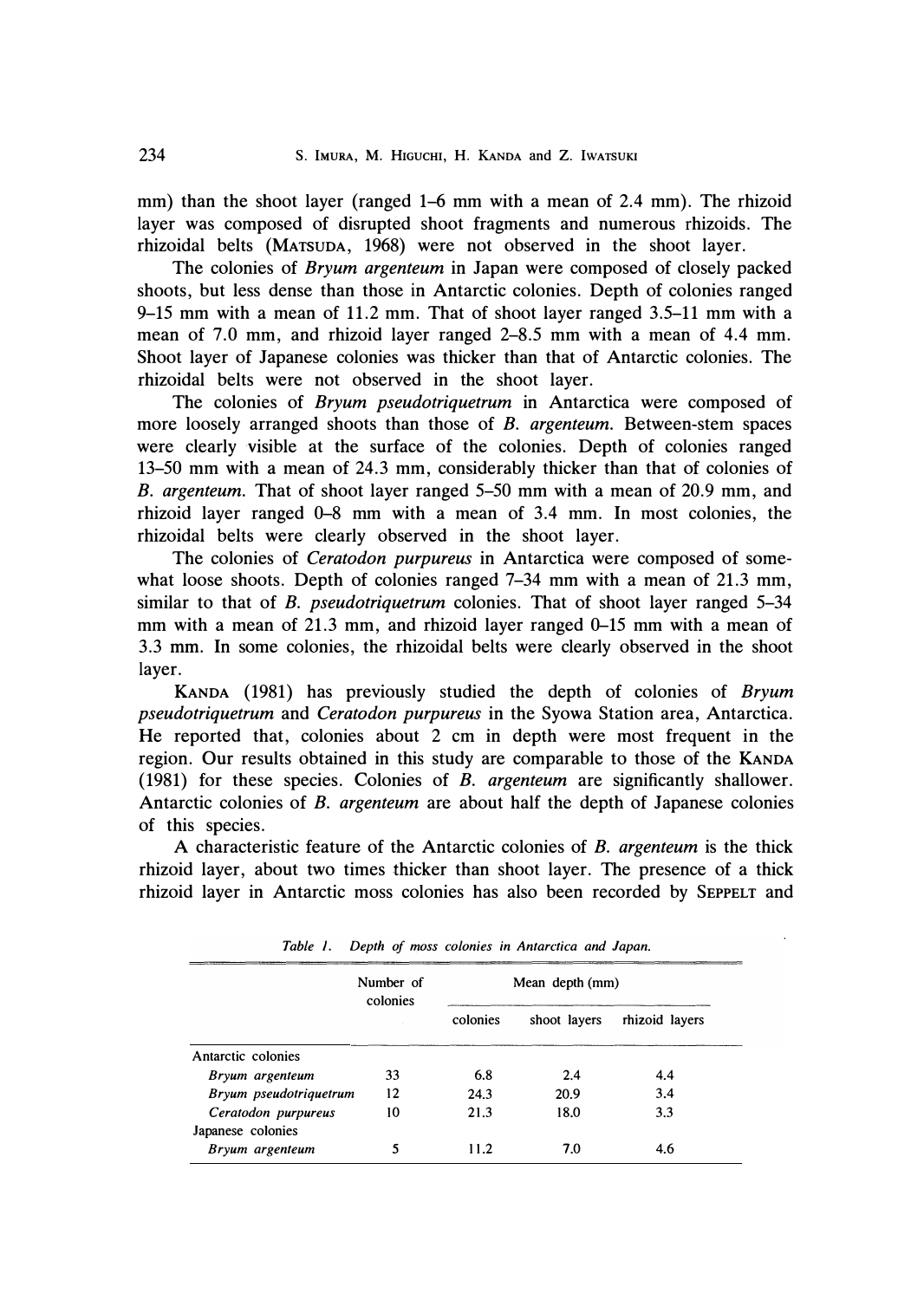ASHTON (1978) and NAKATSUBO and 0HTANI (1992). However, neither the development or function of this layer has been investigated.

### *3.2. Moss community structure*

As a result of cryoturbic disturbance, moss communities in Antarctica are often highly convoluted, showing a complex hummock and hollow structure. Structural patterning may also result from invasive colonization of a primary species by another.

In the study area we investigated, mixed communities of *Bryum pseudotriquetrum* and C. *purpureus* were not found. Although uncommon, a few mixed colonies of *B. argenteum* and *Ceratodon purpureus* (2 out of 33 colonies samp!ed) were collected. Mixed colonies of *Bryum argenteum* and B. *pseudotriquetrum*  were more common (10 out of the 33 colonies sampled).



*Fig. 2. Patterns of shoot arrangement in vertical section of colonies in which*  Bryum argenteum *and* B. pseudotriquetrum *were found. Pattern 1 was drawn from KANDA 840907-008. Pattern 2 drawn from KANDA 761108-001. Pattern 3 drawn from KANDA 761108-011. All the specimens were deposited in the herbarium of National Institute of Polar Research (NJPR).*